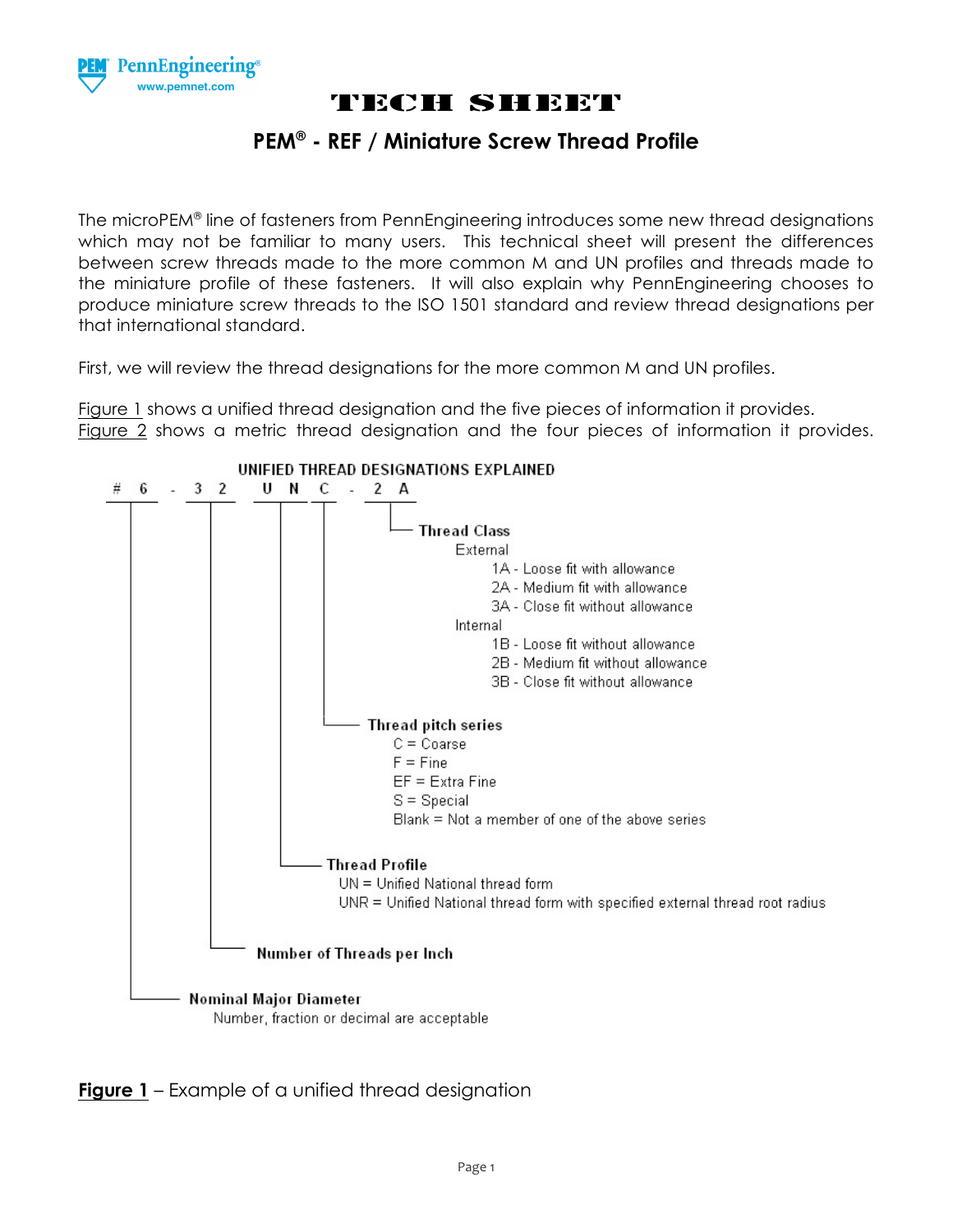





**Figure 2** – Example of a metric thread designation

Notice that most of the information including Nominal Major Diameter, Pitch, Thread Profile and Thread (Tolerance) Class are common to both unified and metric designations. The Thread Pitch Series information is not applicable to metric because there is only one preferred pitch for each basic major diameter. Of the four common pieces of information, Nominal Major Diameter and Pitch are rather straight forward. Thread Profile and Thread (Tolerance) Class deserve further discussion.

Figure 3 explains the unified and metric thread tolerance designations. The metric system is more logical and gives the flexibility of applying different tolerances to different thread diameters, such as pitch diameter and internal thread minor diameter.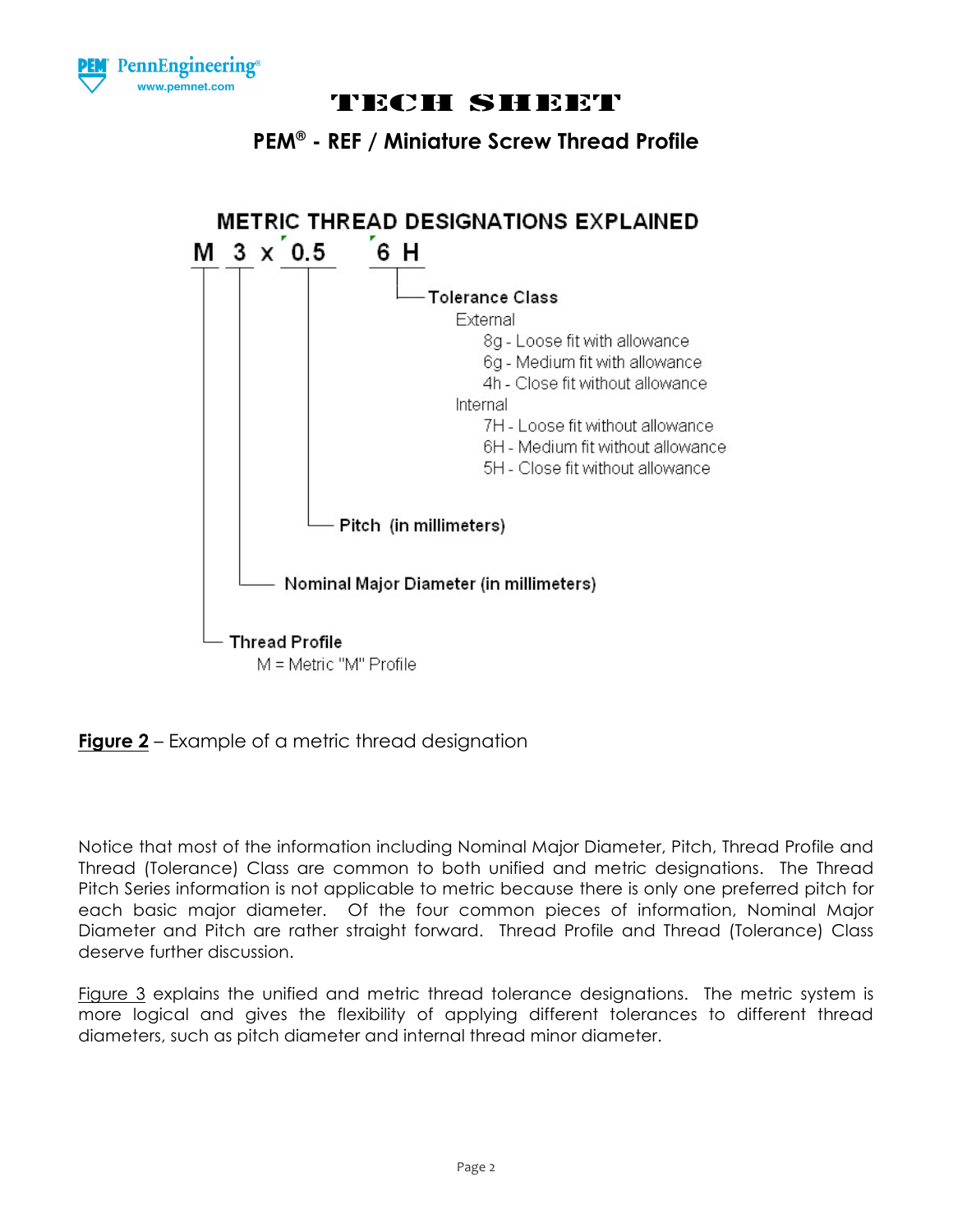

### **PEM® - REF / Miniature Screw Thread Profile**

#### **THREAD TOLERANCE CLASSES EXPLAINED**

System for Selecting Tolerance Symbol Characters

#### **UNIFIED SYSTEM**

Number: Inversely related to magnitude of the tolerance Class 3 tolerance is less than Class 2 tolerance

Letter:

 A = External thread B = Internal thread

#### **METRIC SYSTEM**

Number represents tolerance grade: Related to the magnitude of the tolerance Class 6 tolerance is greater than Class 4 tolerance

Letter represents tolerance position:

 h or H = No allowance exists, tolerance touches basic  $g$  or  $G = A$  small allowance exists f = A medium allowance exists

e = A large allowance exists

 Lowercase = External thread Uppercase = Internal thread

Four Character Tolerance Symbols:

External thread: (example 4g6g)

 First two characters = tolerance grade and position for pitch diameter Second two characters = tolerance grade and position for major diameter

Internal thread: (example 5H6H)

 First two characters = tolerance grade and position for pitch diameter Second two characters = tolerance grade and position for minor diameter

**Figure 3** – Explanation of tolerance designations for unified and metric threads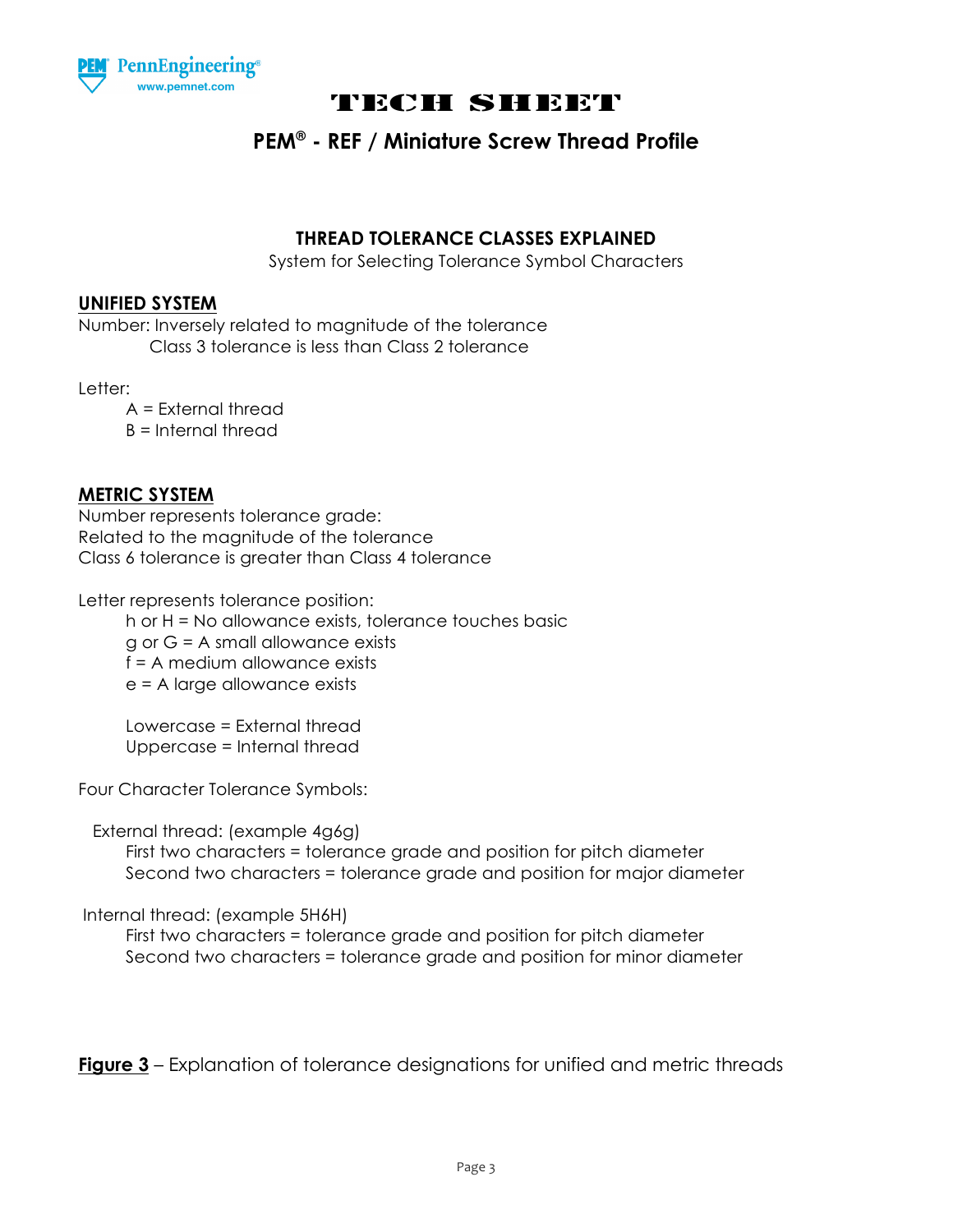

### **PEM® - REF / Miniature Screw Thread Profile**

The basic profile for both the metric M profile and the unified UN profile is shown in Figure 4. Notice that the thread profile gives the following four pieces of information

- 1. Thread is symmetric with same flank angle on both sides
- 2. Included angle is 60 degrees
- 3. Truncation at the major diameter is P/8 or .125 \* P
- 4. Truncation at the minor diameter is P/4 or .25 \* P



**Figure 4** – Basic thread profile for the metric M and Unified national screw threads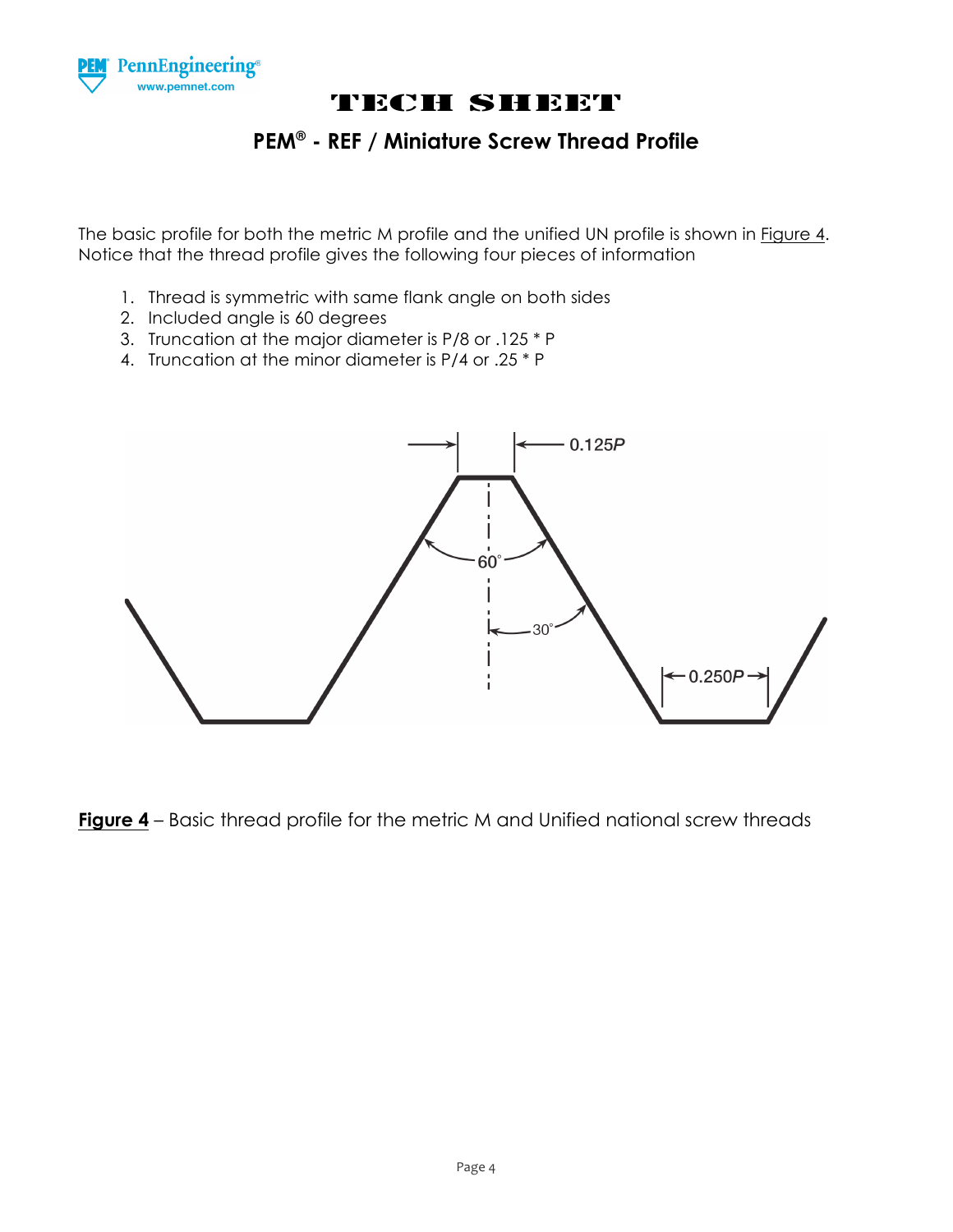

### **PEM® - REF / Miniature Screw Thread Profile**

The basic profile for the miniature screw thread profile is shown in Figure 5. Notice that the thread profile gives the following four pieces of information and the fourth is the only one that is different from the M and UN profile.

- 1. Thread is symmetric with same flank angle on both sides
- 2. Included angle is 60 degrees
- 3. Truncation at the major diameter is P/8 or .125 \* P
- 4. Truncation at the minor diameter is .321 \* P





The larger minor diameter truncation makes the miniature thread depth slightly less, resulting in a larger minor diameter. The purpose is to reduce tap breakage when tapping internal miniature threads. The increased minor diameter allows a larger root diameter on taps which increases their torsional strength. The larger minor diameter also reduces the amount of material that must be removed (cut tapping) or displaced (form tapping) thus reducing the required tapping torque.

Because the miniature screw thread profile shown in Figure 5 is different from the M and UN profile, it must be designated differently. ISO 1501 and several other miniature screw thread standards designate this profile as "S." Examples of miniature screw thread designations for an internal and an external thread per ISO 1501 are shown in Figure 6. It is important to note that only three pieces of information about the thread are provided in a miniature screw thread designation. Comparison of Figure 6 and Figure 2 shows that pitch is not designated for miniature threads. This is because the standards do not allow any choice of pitch for a given nominal major diameter.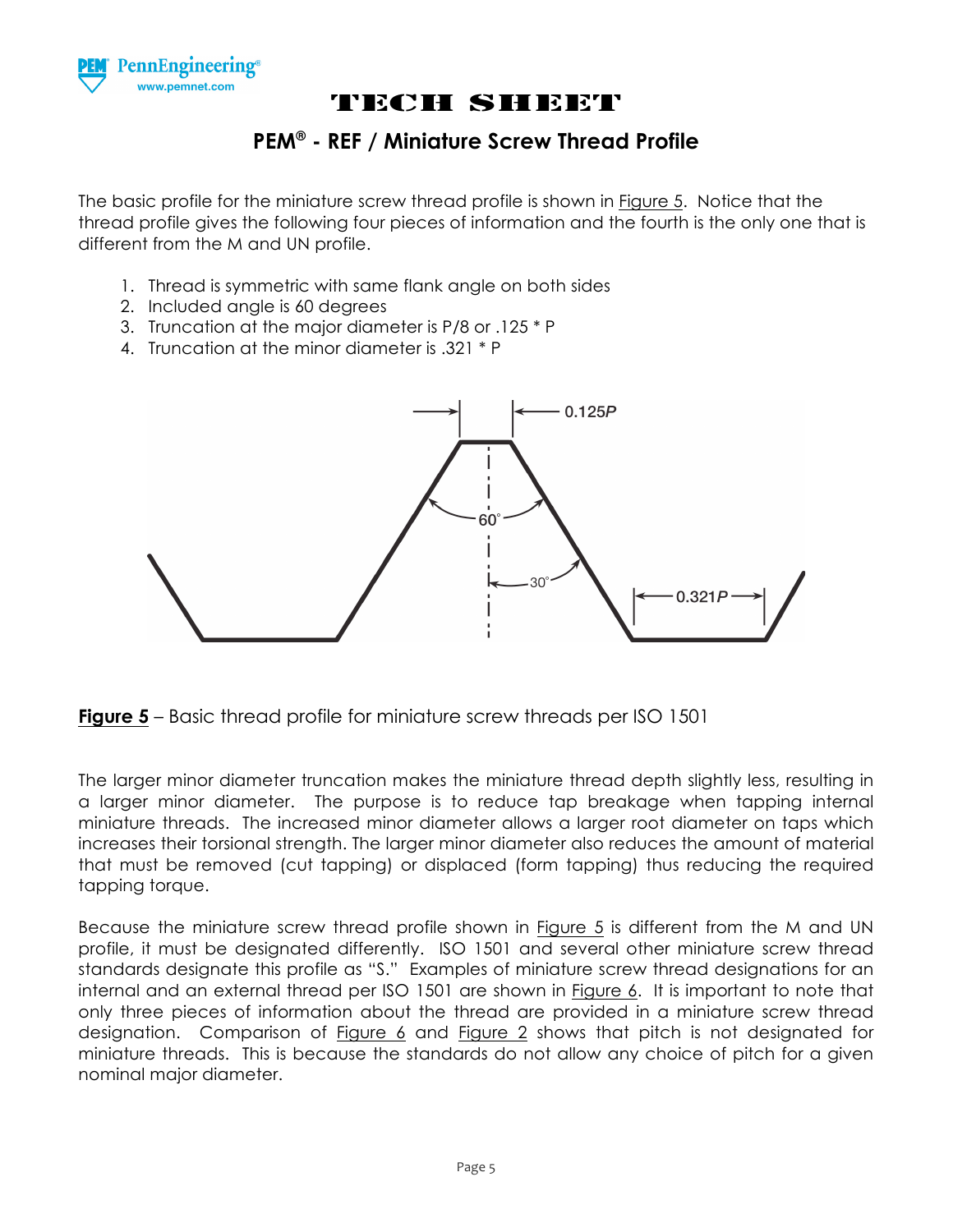

### **PEM® - REF / Miniature Screw Thread Profile**

#### **MINIATURE SCREW THREAD DESIGNATIONS PER ISO 1501 EXPLAINED**





Another common miniature screw thread standard, ASME B1.10M uses the profile designation "UNM" for Unified National Miniature and does not offer any choice of tolerance. Therefore a thread designation per ASME B1.10M only gives two pieces of information; nominal major diameter and profile. The 1.4 mm size, both internal and external, is designated "1.40 UNM" if following ASME B1.10M rules.